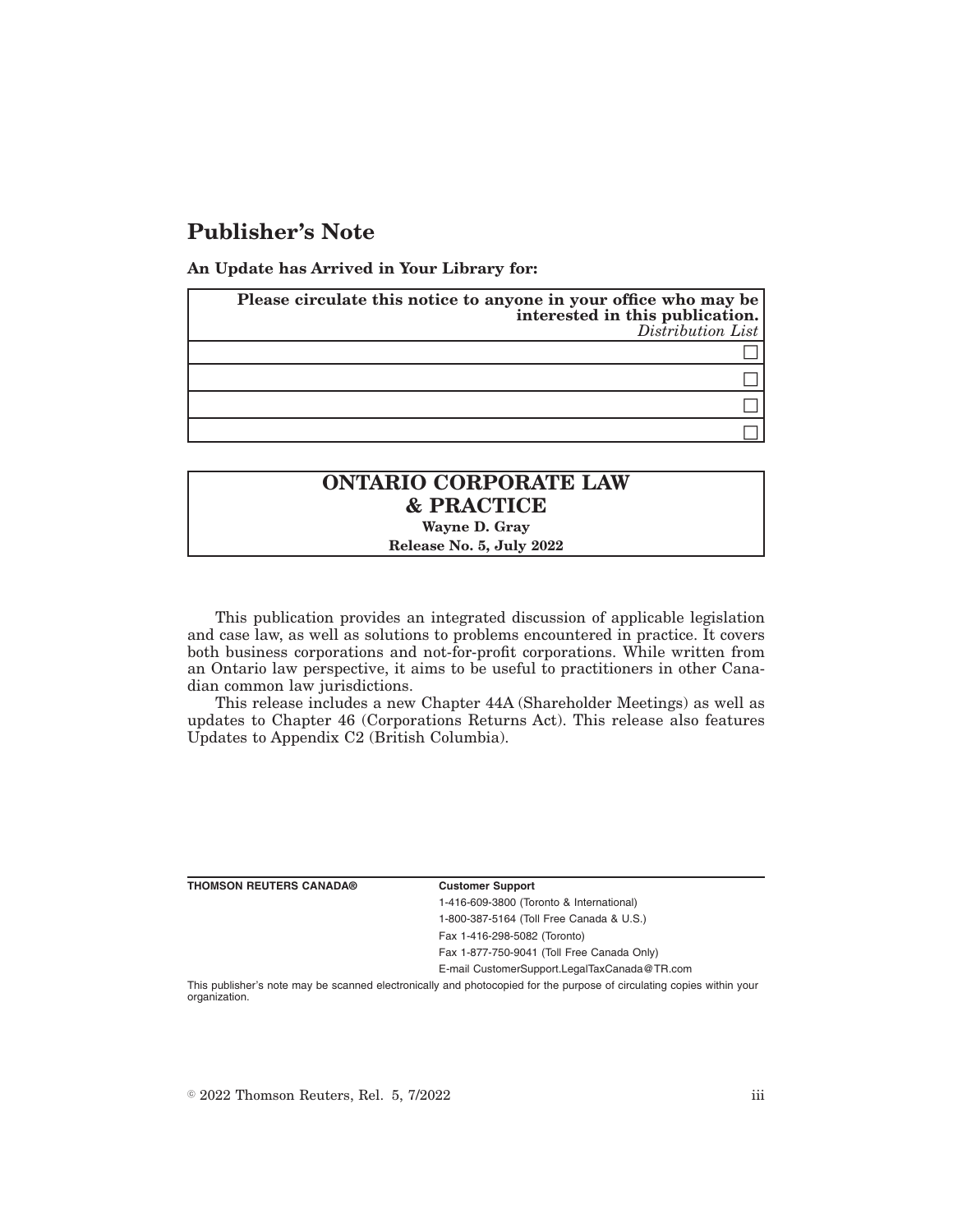## **Highlights**

**Shareholder Meetings –** This new chapter covers a range of topics and issues pertaining to shareholder meetings including: Pre-meeting preparations, chair of the meeting, secretary of the meeting, scrutineers, procedure at meetings, hybrid and virtual meetings of shareholders, and disputed meetings of shareholders.

**Shareholder Meetings – Procedure at Meetings – Chair's Script –** The order of business, and the detailed procedure for an annual meeting of shareholders, is usually set forth in the chair's agenda, or script. The chair's agenda will also contain special notes as to additional items of business to be conducted in case the meeting is also as a special meeting. The chair's agenda is usually prepared by the secretary of the corporation in consultation with the chair well before the time of the meeting. The agenda should cover every eventuality which it is anticipated may arise at the meeting. Also, the chair should be prepared to answer all relevant questions addressed to her by any of the shareholders. Some public accounting firms have issued booklets that summarize the typical questions that arise at meetings of shareholders. A wellprepared chair should consider these questions and her replies as related to the corporation of which she is chair. Meetings of shareholders of large publicly traded corporations are sometimes used by individual shareholders as a platform to publicize a particular proposal or cause that they espouse.

**Shareholder Meetings – Hybrid and Virtual Meetings of Shareholders –** Meetings of shareholders of business corporations have historically been conducted in Canada as physical meetings at which the shareholders participate by attending the meeting in person or by appointing a proxyholder. In recent years, many OBCA and CBCA corporations (particularly those that are public corporations) have used webcasting and other technology to permit shareholders to view the proceedings remotely and participate electronically as a way to enhance the traditional shareholder meeting and increase shareholder access. This section provides commentary on hybrid and virtual meetings of shareholders, including commentary on issues such as those encountered during the COVID-19 pandemic.

**Corporations Returns Act –** This chapter covers a range of topics and issues pertaining to the *Corporations Returns Act*, including its application, exemptions under the Act, types of returns, and enforcement and offenced.

## **ProView Developments**

Your ProView edition of this product now has a new, modified layout:

- The opening page is now the title page of the book as you would see in the print work
- As with the print product, the front matter is in a different order than previously displayed
- The Table of Cases and Index are now in PDF with no searching and linking